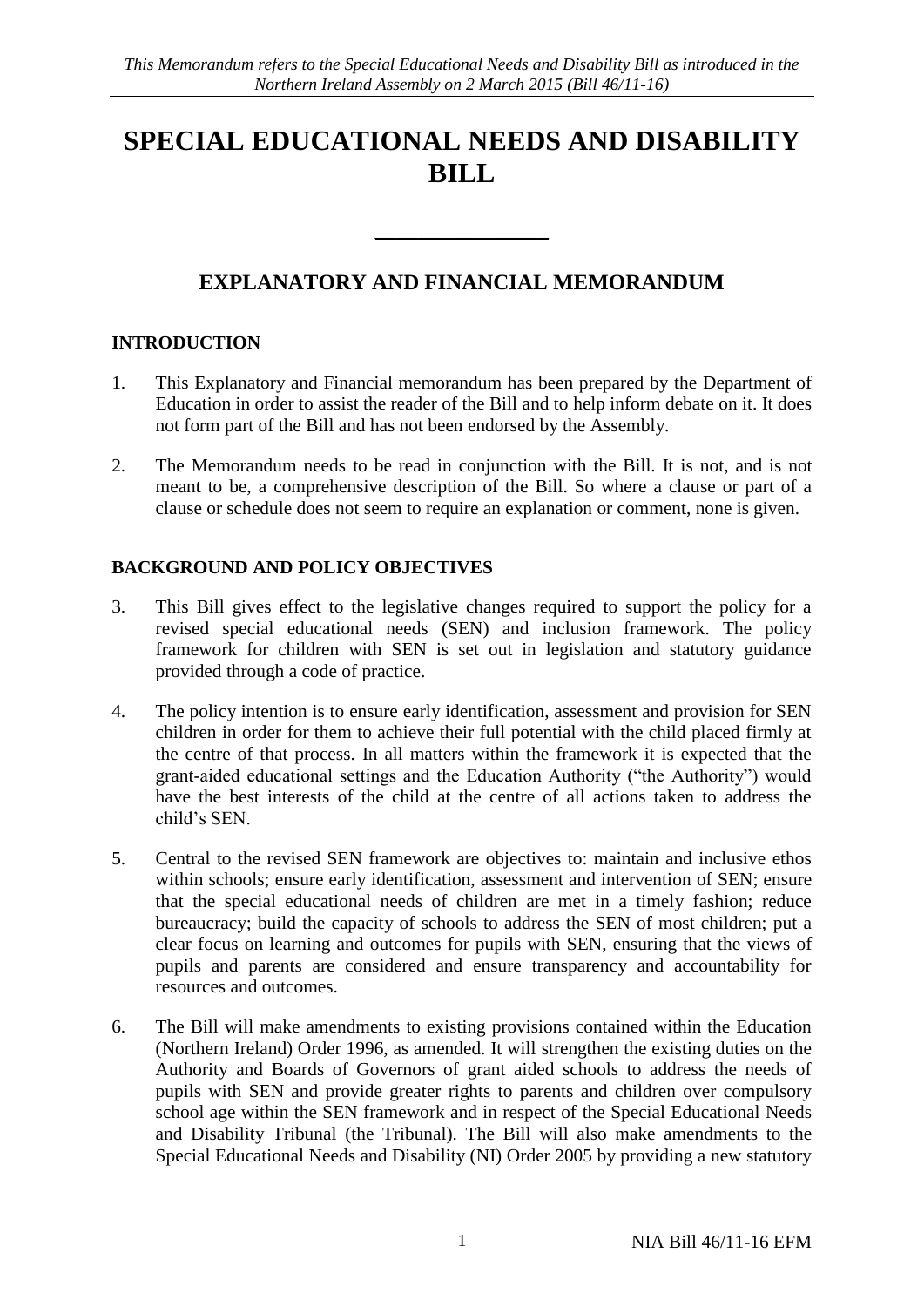right to a disabled pupil or prospective disabled pupil who is over compulsory school age to make a claim of unlawful disability discrimination to the Tribunal.

- 7. Details about the SEN framework are intended to be introduced through amendments to secondary legislation and in a revised statutory code of practice to which the Authority and Boards of Governors of grant-aided schools will have regard.
- 8. The financial case for change surrounds making the best use of the available resources. The Review is not about saving money or reducing budgets, but has a strong focus on delivering an efficient and effective system within the resources available to schools and the Authority.

# **CONSULTATION**

- 9. Formal consultation on "Every School a Good School: The Way Forward for Special Educational Needs and Inclusion" took place from August 2009 to January 2010. In June 2011 Departmental officials provided the new Committee for Education ("the Committee") with a comprehensive briefing on the SEN and Inclusion Review. Following detailed consideration of the consultation responses, the Education Minister presented the broad direction of travel of the proposals to the Committee in January 2012 and issued a Summary Response document. From January to April 2012 officials undertook further engagement with stakeholders on the best ways to implement the amended proposals. During May and June 2012 the Education Minister engaged with Committee to present amended proposals in light of this post-consultation engagement to discuss and clarify a number of stakeholder concerns, which had been raised with the Committee. The Committee signalled that they were content for the Minister to seek Executive agreement to the revised policy proposals for SEN and Inclusion and to seek agreement to proceed to draft legislation.
- 10. In July 2012, the Minister presented his final policy proposals to the Executive on a revised SEN and Inclusion framework. Executive agreement was given to proceed with the Minister's proposals and the preparation of the required implementing legislation, including the drafting of a SEN Bill. At that time the Minister also indicated to the Executive his intention to consider a number of associated policy areas allied to the SEN framework. These were issues considered as a result of developments in other jurisdictions or raised by stakeholders during consultation, including the: Northern Ireland Commissioner for Young People; Northern Ireland Human Rights Commission Equality Commission for NI; and Children's Law Centre. The draft Bill therefore includes a number of clauses which have been considered following developments elsewhere or which reflect responses received from stakeholders.

#### **OPTIONS CONSIDERED**

11. Various options were considered in relation to the existing SEN policy framework. Option 1, to maintain the status quo, was dismissed given the widespread evidence that the existing framework is not meeting the needs of all SEN children in a timely manner. Option 2, to develop legislation in line with the original proposals as set out in the formal consultation document, was also dismissed as a number of the original, core policy proposals attracted criticism from a broad range of stakeholders. Similarly,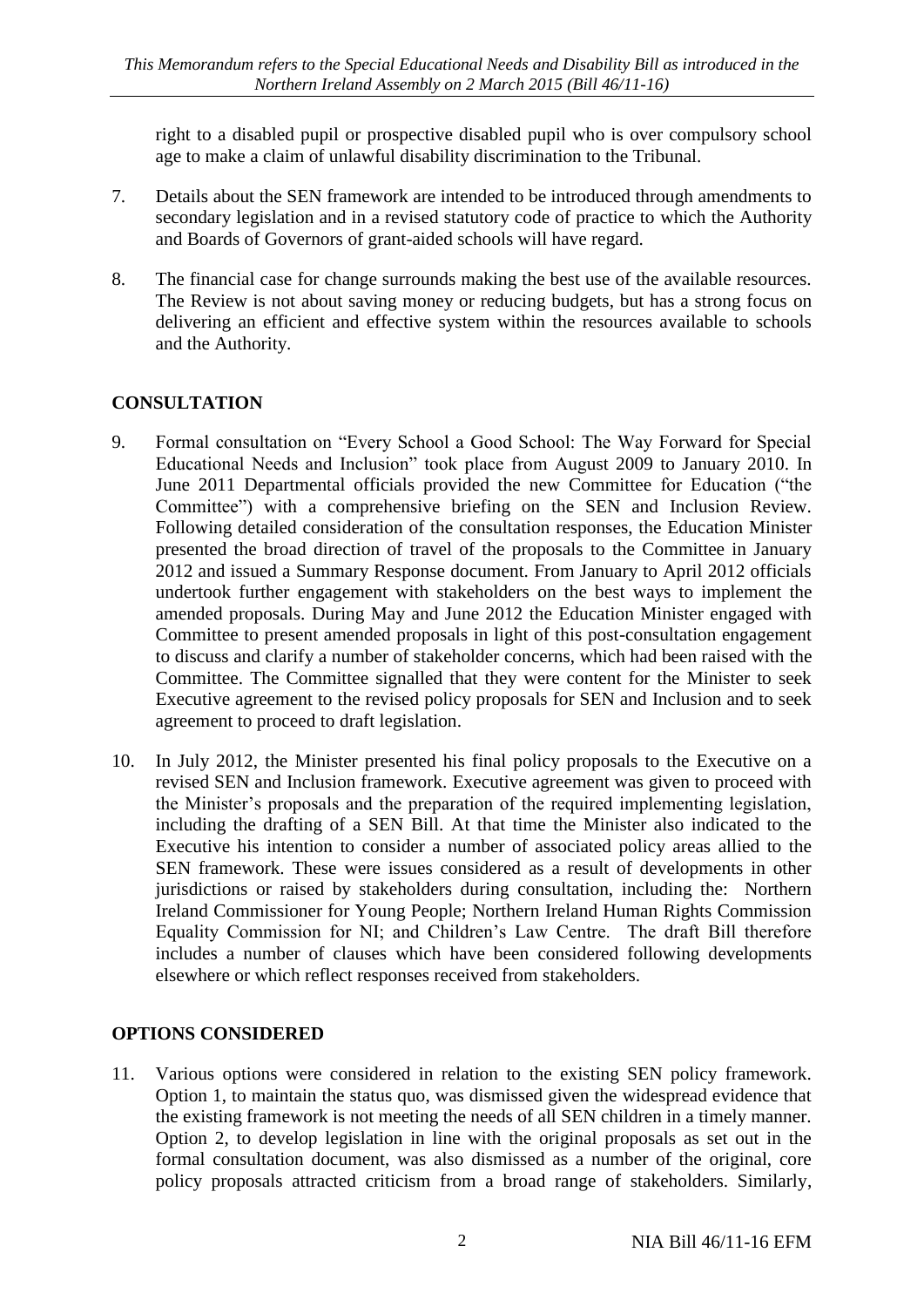Option 3, to develop legislation in line with the consultation responses from stakeholders, was dismissed given the many conflicting opinions expressed by respondents on core proposals.

12. The remaining options can be summarised as follows:

Option 4: Develop legislation that, while embracing the key principles of the review and the responses from stakeholders, achieves a middle ground in addressing core difficulties with the current framework. This option: addresses strategic shortcomings within the existing primary legislation on a small number of core areas allows for amendment to key aspects of subordinate legislation; and enables other matters to be developed within a revised statutory code of practice. It does not consider associated policy areas.

Option 5: Develop primary and subordinate legislation and a revised statutory code of practice in line with Option 4, but also include provision on associated policy areas following consideration of developments in other jurisdictions and responses to consultation.

13. Option 5 is the Department's preferred option as it was considered the best balance between the opposing views of the different stakeholder groups and presents a rounded package of proposals. It brings in a number of additional matters aligned to the SEN framework, draws on approaches in other jurisdictions and also brings into domestic legislation a number of aspects of the United Nations Conventions on the Rights of the Child (UNCRC) and on the Rights of Persons with Disabilities (UNCRPD). At the same time it enables key issues within the current framework to be addressed through a blend of primary legislation, subordinate legislation and statutory guidance.

#### **OVERVIEW**

14. This Bill contains 16 clauses and a Schedule. A commentary on these provisions follows. Comments are not given where the wording is self-explanatory.

# **COMMENTARY ON CLAUSES**

15. For the most part the Bill amends Part 2 of the Education (Northern Ireland) Order 1996 ("the 1996 Order") (children with special educational needs) as amended by the Special Educational Needs and Disability (Northern Ireland) Order 2005 ("the 2005 Order"). In the Bill the reference to "the Tribunal" relates to the Special Educational Needs and Disability Tribunal as defined in Article 22 of the 1996 Order and Article 21 of the 2005 Order. The Bill takes account of the establishment (by the Education Act (Northern Ireland) 2014) of the Education Authority ("the Authority") to replace the education and library boards.

#### **Clause 1: Duty of the Authority to have regard to views of the child**

This clause places a general duty on the Authority to seek and have regard to the views of the child in decisions that affect the child surrounding his or her special educational needs. It provides that in relation to all functions within the SEN framework the Authority should also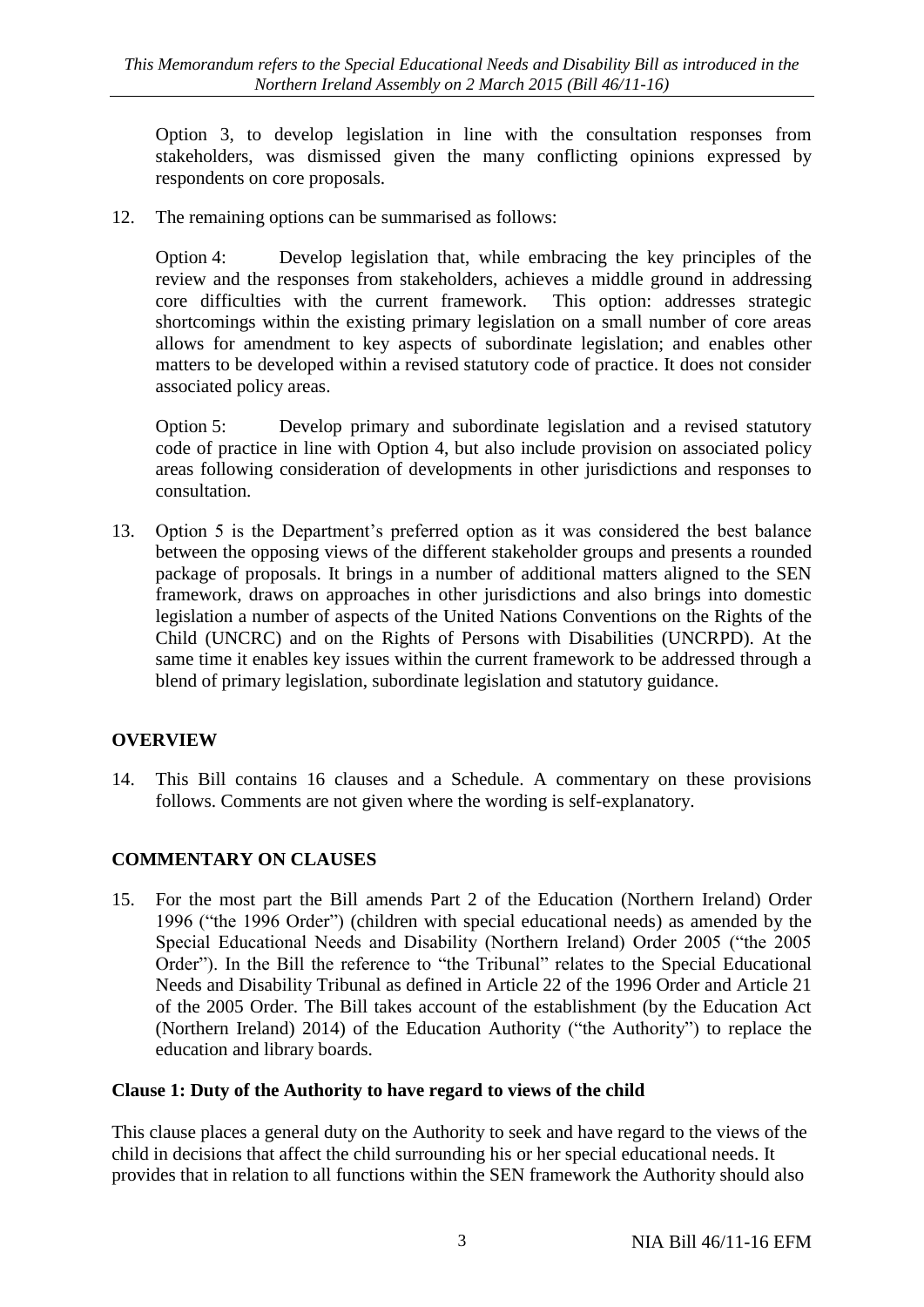have regard to the importance of the child participating in decisions and for the child being provided with information and support necessary to enable participation in those decisions.

#### **Clause 2: Duty of Authority to publish plans relating to its arrangements for special educational provision**

This clause inserts Article 6A of the 1996 Order which places a duty on the Authority to prepare and publish a plan setting out arrangements to be made or proposed to be made in relation to special educational needs provision.

New Article 6A (2) of the 1996 Order requires that the plan should include a description of the resources and the advisory and support services the Authority proposes to make available in discharging its functions in relation to special educational provision and the description of the arrangements for training of staff in grant aided schools. The Authority must review the plan at least once a year and may revise it, having consulted with such bodies or persons as the Authority thinks appropriate. The Authority must publish the plan so as to bring it to the attention of people likely to be affected by the plan.

#### **Clause 3: Duties of Boards of Governors in relation to pupils with special educational needs**

This clause amends Article 8 of the 1996 Order by making a small number of important changes to the existing duties on Boards of Governors of ordinary schools.

Clause 3 (2) (a) recognises that people, other than teachers, such as classroom assistants and playground assistants, working within a school may be involved in supporting a pupil's education and, where this is the case, they should be made aware of the child's special educational needs.

Clauses 3 (2) (c) and 3 (4), respectively, place a new duty on the Boards of Governors of ordinary schools and of special schools to maintain a personal learning plan for each registered pupil with SEN.

Clause 3 (2) (c) also places a duty on Boards of Governors of ordinary schools to ensure that a teacher in the school is designated as a "learning support co-ordinator". Clause 3 (4) places a corresponding duty on the Board of Governors of a special school. Regulations may require a Board of Governors to ensure that the learning support coordinator has particular experience or qualification or both.

Clause 3(2)(c) also places a new duty on the Boards of Governors of ordinary schools to secure that parents of SEN children of compulsory school age and children over compulsory school age are made aware of the arrangements for the avoidance and resolution of disputes between them and the Board of Governors.

Clause 3(3) amends Article 8 of the 1996 Order providing a power to the Department to make regulations to prescribe the circumstances and the manner in which a Board of Governors shall notify the Authority of changes regarding a child for whom the Authority is making special educational provision.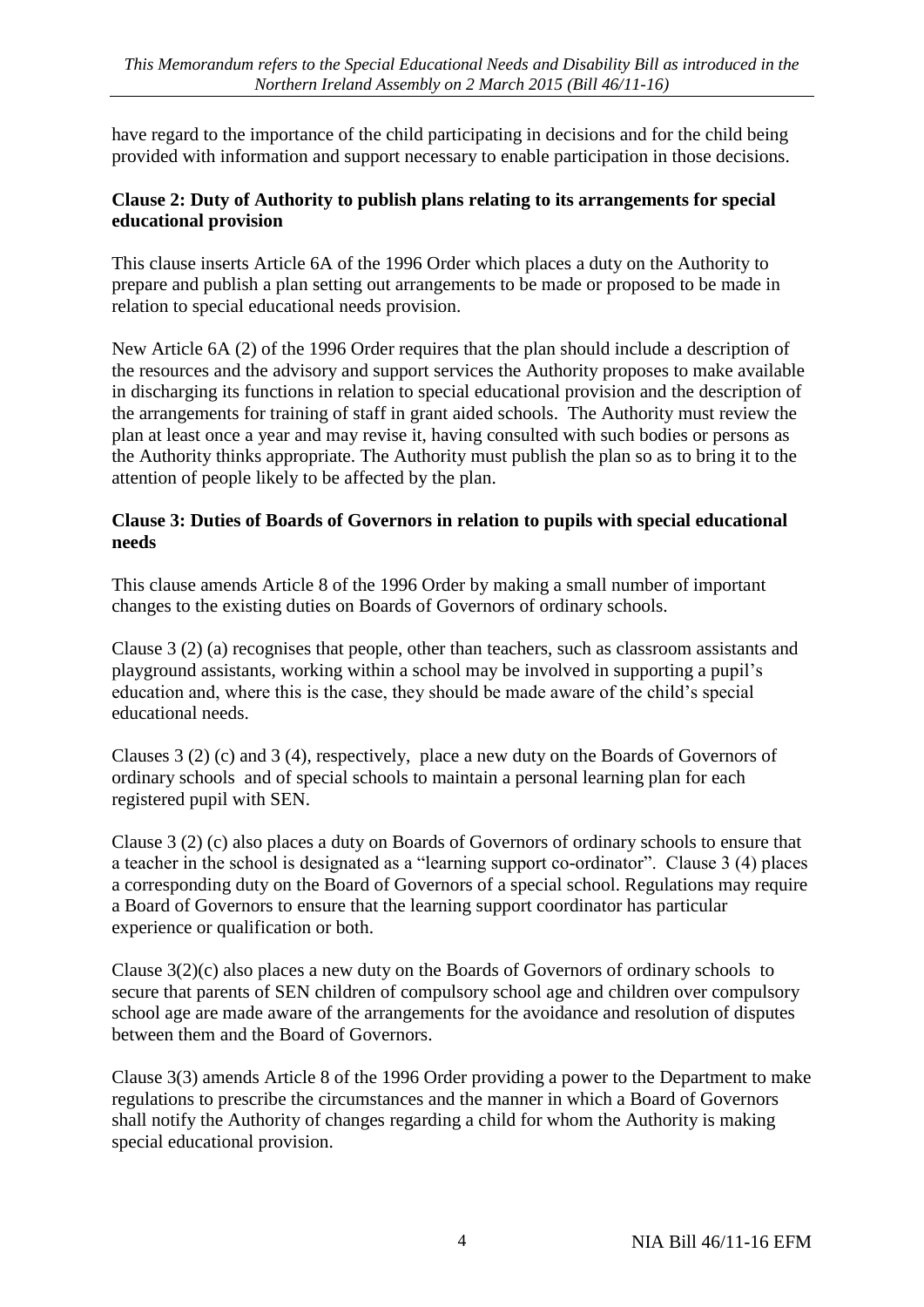# **Clause 4: Duty of Authority to request help from health and social care bodies**

This clause amends Article 14 of the 1996 Order to impose a duty on the Authority to request help in all cases where it considers that the Regional Health and Social Care Board or a health and social care trust could help in the exercise of its functions. This Clause also takes the opportunity to reflect the current structures within the health and social care sector.

#### **Clause 5: Assessment of needs: reduction of time limits**

Clause 5 (1) makes amendments to Article 15 of the 1996 Order by shortening the period of time to not less than 22 days in which the Authority can receive written evidence from parents of children of compulsory school age or, from children over compulsory school age when the Authority is considering whether to undertake a statutory assessment. The Authority will be able to continue with a statutory assessment of a child's needs before the expiration of the 22 day period with the written consent of a parent, if the child is of compulsory school age, or of the child himself or herself, if over compulsory school age.

Clause 5 (2) also makes similar amendments to Article 20A of the 1996 Order (inserted by Article 10 of the 2005 Order) in relation to requests to the Authority for statutory assessments, originated by a Board of Governors of a grant-aided school, or the proprietor of an independent school.

#### **Clause 6: Appeal following decision not to amend statement following review**

This clause amends Articles 18(1)(c) and Article 19 of the 1996 Order. It introduces a new right of appeal to the Tribunal for parents of children of compulsory school age and the child himself or herself if over compulsory school age in circumstances where, following an annual review of a statement of special educational needs, the Authority decides not to make any changes to the statement. The Authority must provide a copy of any advice given to it on which that decision was based and must provide information as to the right of appeal to the Tribunal. Article 19 provides that all statements must be reviewed within the period of 12 months beginning either with the date on which the statement was made or the date of the previous review.

#### **Clause 7: Child under 2: appeals against contents of statement or failure to make statement**

This clause amends Article 21 of the 1996 Order and inserts a new Article 21ZA of that Order, providing a new right of appeal to the Tribunal for the parents of SEN children under age 2. The appeal may be against the Authority's decision not to make a statement, or about the description in the statement of the Authority's assessment of the child's special educational needs and the special educational provision specified in the statement. The new Article 21ZA provides that a Tribunal may dismiss an appeal, order the Authority to make and maintain a statement or remit a case to the Authority for consideration.

#### **Clause 8: Mediation in connection with appeals**

This clause amends Article 21B of the 1996 Order (resolution of disputes) (inserted by Article 5 of the 2005 Order) and requires the Authority to make arrangements for the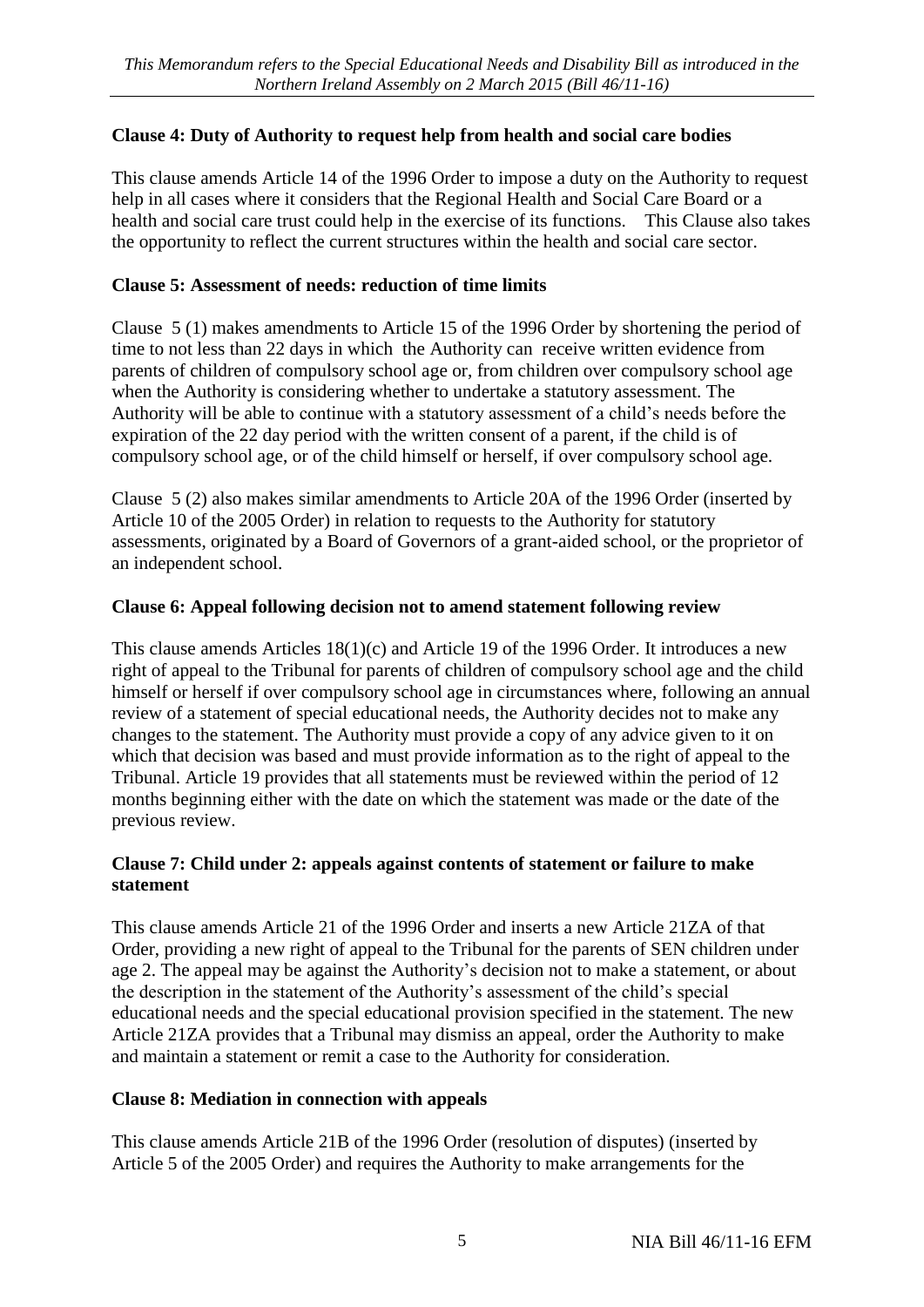provision of an independent mediation service to a person who intends to appeal to the Tribunal. A person appointed for the purpose of mediation and for the existing function of facilitating avoidance or resolution of disagreements cannot be an employee of the Authority. The Authority must participate in mediation if a person requests mediation.

This clause also inserts a new Article 21C, which provides that a person intending to bring an appeal to Tribunal must first seek and be provided with independent information and advice about pursing mediation. The clause provides for the issue of a mediation certificate to enable a person to lodge an appeal with the Tribunal.

This Clause also provides the Department with regulation-making powers concerning mediation, including about giving notice, imposing time limits, those who may attend mediation, about ascertaining the views of the child, the provision of advocacy and other support services, qualifications, training and experience of mediation advisors and the Authority's action following mediation.

#### **Clause 9: Rights of child over compulsory school age in relation to special educational provision**

This clause makes amendments to Part 2 the 1996 Order, as set out in the Schedule, to confer on a child over compulsory school age, who has or may have special educational needs, rights within the SEN framework which were previously exercisable by a parent. The new rights for a child over compulsory school age include the right to request a statutory assessment and the right to appeal to the Tribunal against certain decisions of the Authority. This clause also provides regulation-making powers for cases where a child over compulsory school age lacks, or may lack, capacity to exercise the new rights. These include making provision to determine whether a child lacks capacity in relation to the exercise of his or her rights, and for the parent of the child to exercise those rights where it is determined that the child lacks the capacity to do so.

#### **Clause 10: Rights of child over compulsory school age in relation to disability discrimination claims**

This clause amends Article 22 of the 2005 Order (jurisdiction and powers of the Tribunal) to provide a disabled pupil or a prospective disabled pupil, over compulsory school age, with a statutory right to make a claim to the Tribunal that a school or the Authority has unlawfully discriminated against him or her on the grounds of disability. This right would have previously been exercisable by a parent. A parent will retain the right to make a disability claim for a disabled pupil or a prospective disabled pupil of compulsory school age. This clause also amends Article 23 of the 2005 Order (procedure of the Tribunal) to provide a power to make regulations about proceedings of the Tribunal including the assistance and support for a child, over compulsory school age, to pursue a claim; arrangements to determine whether the child over compulsory school age lacks capacity to pursue a claim; and arrangements for the parent of a child over compulsory school age to pursue a claim where it is determined that the child lacks capacity to do so.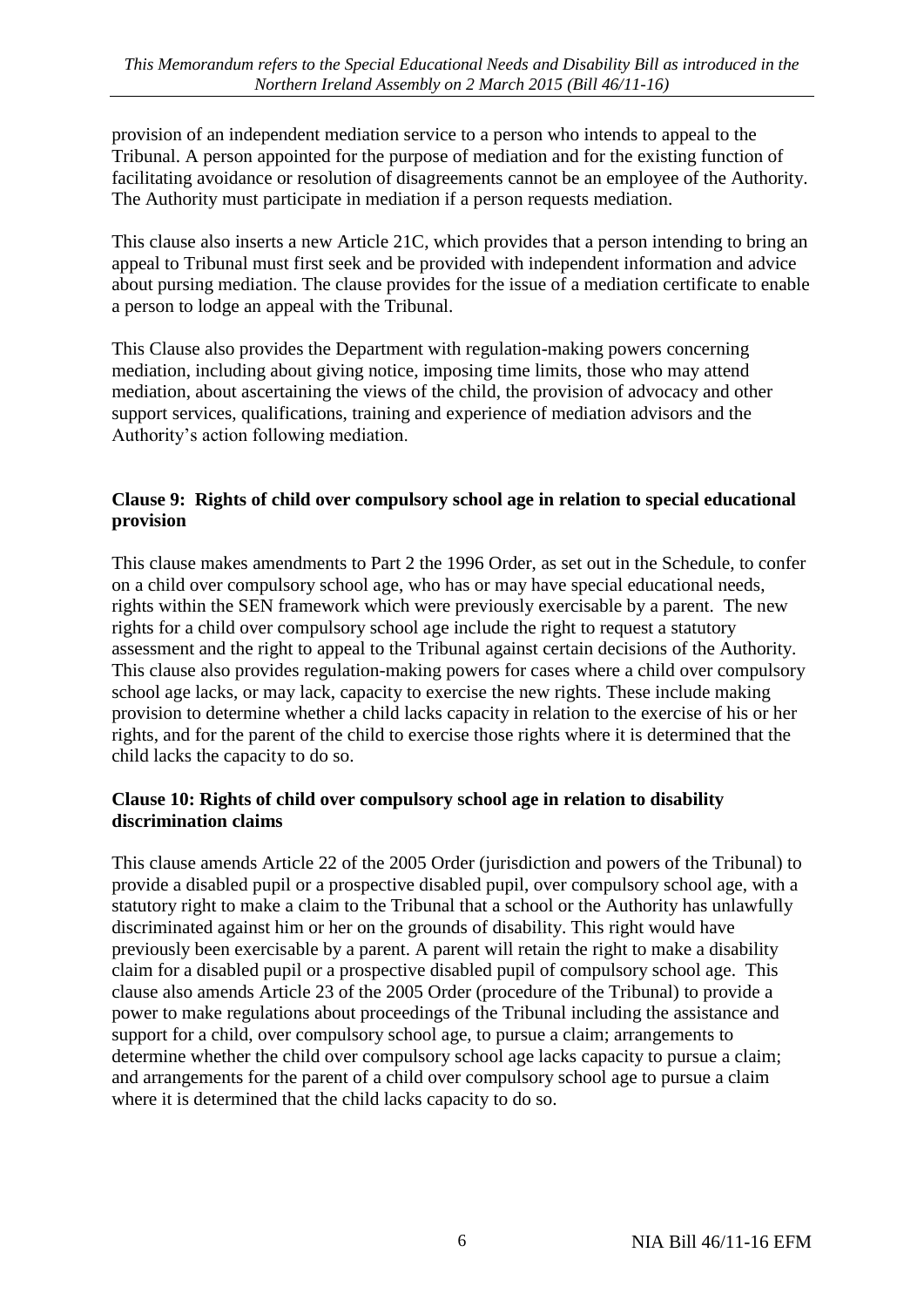# **Clause 11: Appeals and claims by children: pilot scheme**

This clause gives the Department a power to make regulations, a draft being laid before and approved by the Assembly, to establish and conduct a pilot scheme to enable children who have not attained the upper limit of compulsory school age to make, in their own right, a special educational needs appeal against the Authority's decision or a disability discrimination claim to the Tribunal. The SEN appeals include those about the Authority's decision: not to make a statutory assessment; not to make a statement; the contents of a statement; and not to change the school named in a statement. The appeal can be made following a request for assessment, a review or a reassessment.

The clause provides that a pilot scheme would be initiated within 10 years of the date on which the Bill receives Royal assent with the pilot operating for at least 2 years. Regulations under this clause cannot be made unless a draft has been laid before and approved by resolve of the Assembly.

#### **Clause 12: Appeals and claims by children: follow-up provision**

This clause provides a power for the Department to make regulations to provide for children, who have not attained the upper limit of compulsory school age, to bring a SEN appeal or a disability discrimination claim to the Tribunal. The Department may not use this power until the pilot scheme (under clause 11) has been in place for at least 2 years. The clause establishes that regulations may include, in particular: the age from which a child may bring an appeal; arrangements about mediation; access to information and advice; advocacy and other support services. The follow-on regulations and associated right of appeal to Tribunal will be determined by the outcome of the pilot. Regulations under this clause cannot be made unless a draft has been laid before and approved by resolve of the Assembly.

#### **Clause 13: Definition of "child" for the purposes of special education**

This clause amends Article 3(8) of the 1996 Order to make provision to allow the Authority to maintain a SEN statement, to the end of the school year following the child's  $19<sup>th</sup>$  birthday. This will enable a child with a statement, who reaches the age of 19 years during a school year, to remain in school until the end of that school year, subject to the Authority maintaining the statement.

#### **Clause 14: Interpretation of this Bill**

This clause contains interpretations.

#### **Clause 15: Commencement, transitional provisions, etc**

This clause contains provisions for the commencement of the legislation

#### **Clause 16: Short title**

This clause contains the short title of the legislation.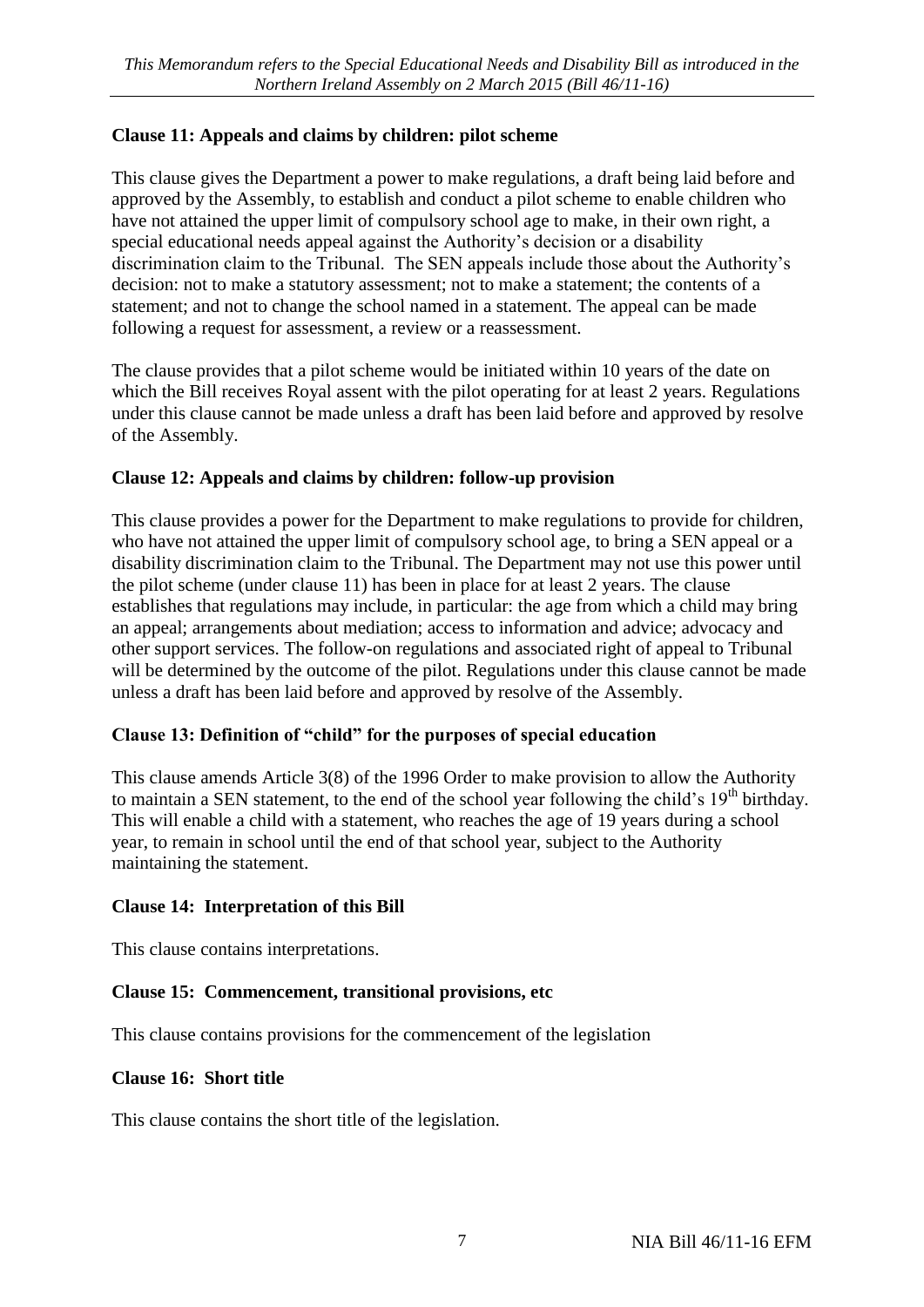# **SCHEDULE**

This Schedule makes amendments to the 1996 Order, as amended by the 2005 Order, in relation to a child who is over compulsory school age. In particular, it transfers rights within the existing SEN framework from the parent to the child over compulsory school age. These rights include the right to request a statutory assessment and make representations to the Authority. The Schedule imposes duties on the Authority to serve notices and a proposed and amended statement on the child over compulsory school age rather than the parent, to provide advice and information to the child and make arrangements for mediation. The Schedule also places a duty on the Authority to provide the parent of a child over compulsory school age, but under the age of 18, with a copy of notices served on the child and to notify the parent when a proposed or amended statement has been issued to the child.

#### **FINANCIAL EFFECTS OF THE BILL**

16. The proposals do not have any significant financial implications for the Department. The duties proposed for Boards of Governors serve to place on a statutory basis, functions that are broadly comparable with those already set out as good practice in statutory guidance. The duty on the Authority in relation to the preparation and publication of a plan in connection with special educational provision serves to add transparency to the information already held by the Authority on the services for schools and SEN pupils. The overall thrust of the proposals is to make the best use of the funding available, so that the same level of resources can be used as effectively as possible. It is envisaged that some modest costs to implement the proposed pilot arrangements, in due course, for children's appeals to the Tribunal would be able to be contained within existing budget, since a reduction is expected in the overall level of appeals as a result of the new mediation arrangements. Costs arising from the new rights of appeal for parents of children under age 2 and for parents and children over compulsory school age following annual review will largely depend on the effectiveness of the Authority's management of the new framework, the exercise of the new right of appeal and the uptake of mediation arrangements by potential appellants.

#### **HUMAN RIGHTS ISSUES**

17. Informed by advice from Departmental Solicitors Office, the Department considers the provisions of the Bill to be compatible with the European Convention on Human Rights.

#### **EQUALITY IMPACT ASSESSMENT**

18. In accordance with the duty under section 75 of The Northern Ireland Act 1998, an equality screening exercise has been undertaken on the revised SEN policy proposals. The screening exercise has established that there are no detrimental impacts on any of the section 75 groupings, since the revised framework will be predicated on the needs of the individual child. The decision of the screening exercise was not to conduct a full equality impact assessment because no equality issues were identified. The revised